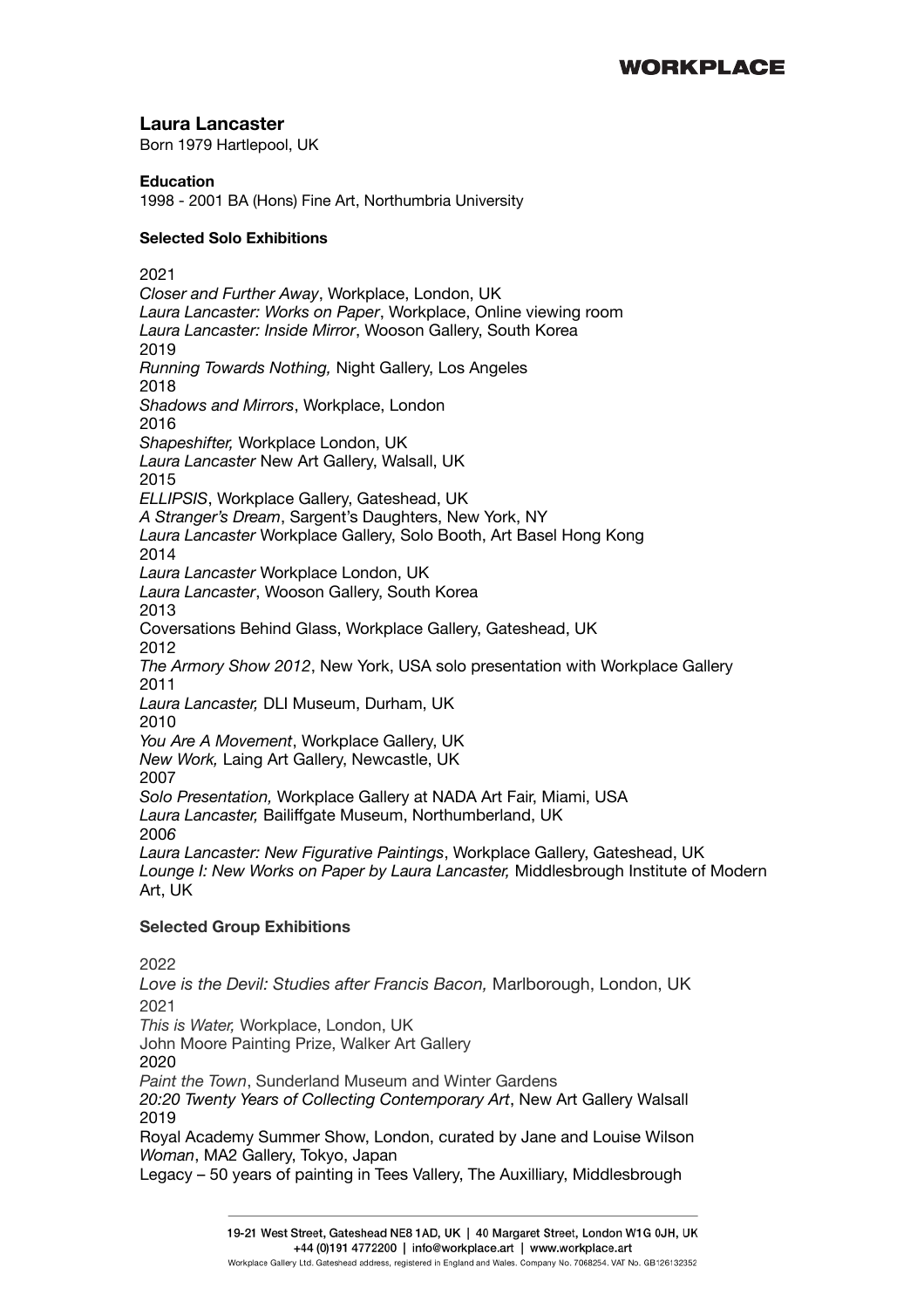*Portrait* Laing Art Gallery, Newcastle 2018 *A Clown Walks Into A Gallery…* Grundy Art Gallery, Blackpool, UK John Moores Painting Prize, Walker Art Gallery, Liverpool, UK 2016 *ALAC*, Two-person presentation at Art Los Angeles Contemporary 2016, Los Angeles, USA 2015 *Dismaland*, Weston-super-Mare, UK *Private Utopia: Contemporary Works from the British Council Collection* Dunedin Public Art Gallery, New Zealand *Private Utopia*, Okayama Prefectural Museum of Art, Japan 2014 *Private Utopia,* Tokyo Station Gallery, Japan *Private Utopia,* Itami City Museum of Art (Hyogo/Osaka), Japan *Private Utopia,* Museum of Art, Kochi, Jaspan 2013 *Sleeper* Workplace London *Painting Past Present,* Laing Art Gallery, Newcastle, UK 2012 *BCN Collection, Laing Art Gallery & Museum*, Newcastle, UK *John Moores Painting Prize,* Walker Art Gallery, Liverpool, UK *Out of Sight, Out of Mind,* Workplace Gallery, UK *Laura Lancaster and Richard Rigg,* Exposure Section, Expo Chicago, Chicago, USA *A Private Affair,* Harris Museum and Art Gallery, Preston, UK *Omnia Mea Mecum Porto,* kotti-shop, Berlin, Germany 2011 *NADA Art Fair 2011,* Miami, Florida, USA Workplace Gallery at the Manchester Contemporary, UK *BCN Collection,* Globe Gallery, Newcastle, UK *NADA Hudson,* Basilica Hudson, Hudson, New York, USA *ROTATE,* Contemporary Art Society & Shortlist Media, London *Fade Away, Gallery* North, Newcastle upon Tyne, UK *The Armory Show,* New York, USA with Workplace Gallery *Graphite, Gallery North,* Newcastle upon Tyne, UK 2010 *Fade Away*, Transition Gallery, London, UK *PAINTINGS FROM ENGLAND & AMERICA*, CRISP, London, UK 2009 *Obsession: Contemporary Art from the Lodeveans Collection*,The Stanley & Audrey Burton Gallery, Leeds, UK. *Dawning Of An Aspect,* Green On Red Gallery, Dublin *Islands Never Found*, Touring to Museums in Athens, Napoli, and Valencia (curated by Lorand Hegyi) *BCN Collection*, Coopers Building, Newcastle, UK *Day After Day After Day,* Star & Shadow Gallery, Newcastle, UK *Secret Exhibition,* Ma2 Gallery, Tokyo, Japan 2008 *Ego Documents, The Autobiographical in Contemporary Art*, Kunstmuseum Bern, **Switzerland** *Salon (The Cartin Collection)* Ars Libri, Hartford and Boston, USA *White,* Ma2 Gallery, Tokyo, Japan *Lost & Found*, Workplace Gallery at Zoo Art Fair, London, UK *Behind,* curated by Ilaria Gianni, Monitor, Rome, Italy *Islands Never Found*, Touring to Museums in Athens, Napoli, and Valencia *'All My Favourite Singers Couldn't Sing …'*, Workplace Gallery, Gateshead, UK *Harker Herald,* Newcastle upon Tyne *Micro Narratives*, Musee d'Art Moderne de Saint-Etienne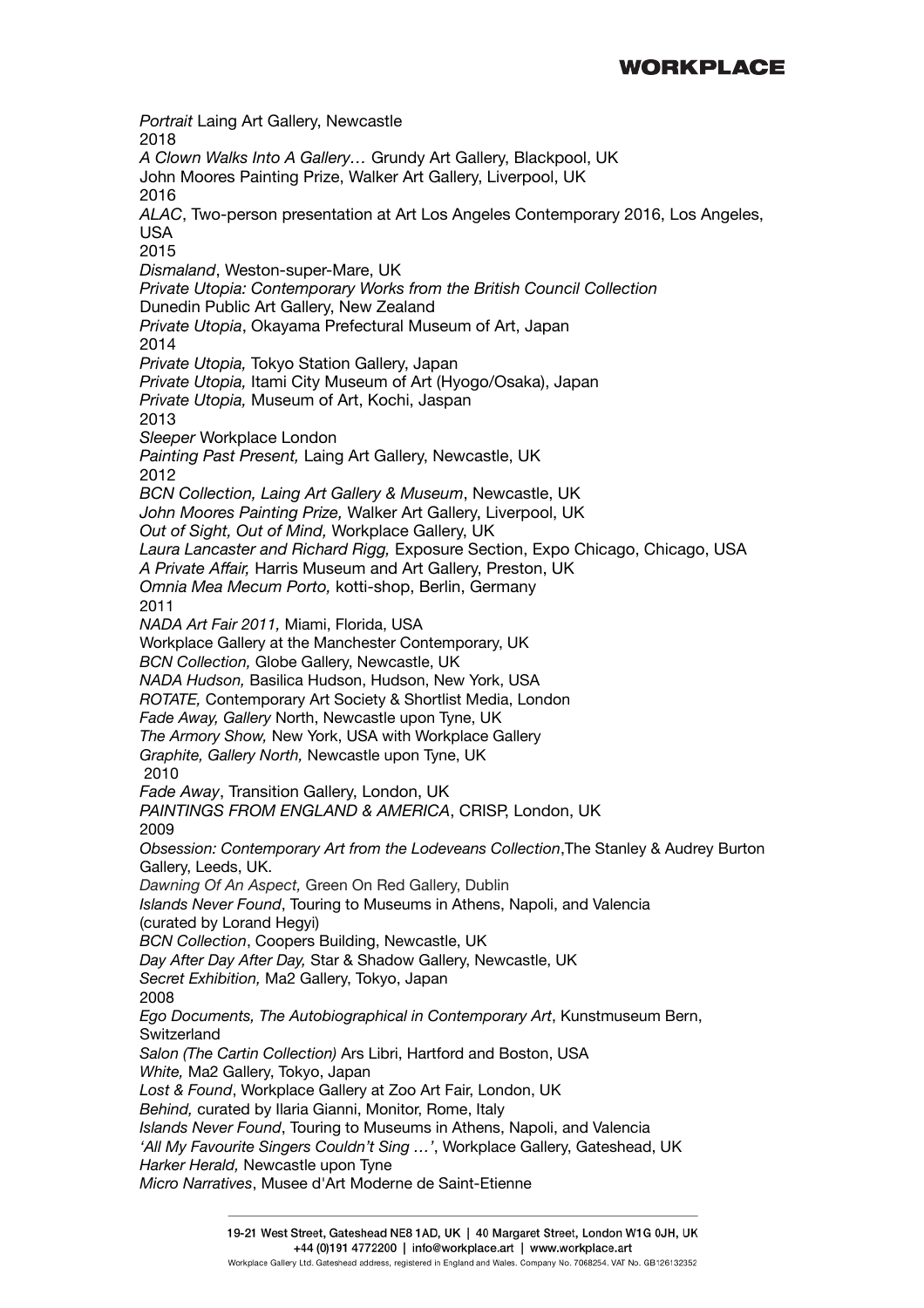*Incontri*, in the Accademia d'Ungheria a Roma *Past as Present*, York Art Gallery 2007 *October Salon – Micro-Narratives*, Belgrade Biennial *False Witness*, Workplace Gallery, Gateshead *Laura Lancaster & Katy Woods*, the international3, Manchester *SALON07: New British painting and works on paper*, Art Work Productions, London

#### 2006

*Formal Dining*, Hales Gallery curated by Workplace, London *Giardino Luoghi Della Piccola Realta*, Palazzo Della Arte Napoli, curated by Lorand Hegyi *Local Stories,* Museum of Modern Art Oxford *Blue Star Red Wedge*, curated by Workplace for Glasgow International 06 *When I Lived in Modern Times*, The Northern Gallery for Contemporary Art, Sunderland

#### **Commissions**

2007 *Jerwood Billboard Commission*, Jerwood Space, London, UK 2004 *Nimbus Concertina*, Blue River Design, Newcastle upon Tyne, UK

#### **Residencies**

2015 *Elaine DeKooning's Studio Residency*, East Hampton, NY 2012 *Eileen Shona Residency,* Scotland 2008 *Kunstmuseum Bern*, Switzerland

#### **Awards**

2011 Journal Culture Award, Artist of the Year 2010/11 2009 Journal Culture Award, Artist of the Year 2008/09 2008 Shortlisted for The Sovereign Art Prize (Prize announced October 2008) 2001 Winner, Unilever Fresh Graduate Award

#### **Bibliography**

#### 2019

*Laura Lancaster paintings are the most magical of Rorschach tests*, Sharon Mizota, LA Times *Running Toward Nothing: A Journey Through the Evocatively Feminine,* Genie Davis, Riot Material *Laura Lancaster at Night Gallery*, Yxta Murray, Contemporary Art Review LA 2018 *The Anomie Review of Contemporary British Painting* Publisher: Anomie ISBN: 978-1-910221-16-7 2016 *Vitamin P3 – New Perspectives in Painting* Publisher: Phaidon ISBN: 9780714871455 2015 *Picturing People* Charlotte Mullins, 2015 Thames & Hudson ISBN:978-0-500-23938-4 2014